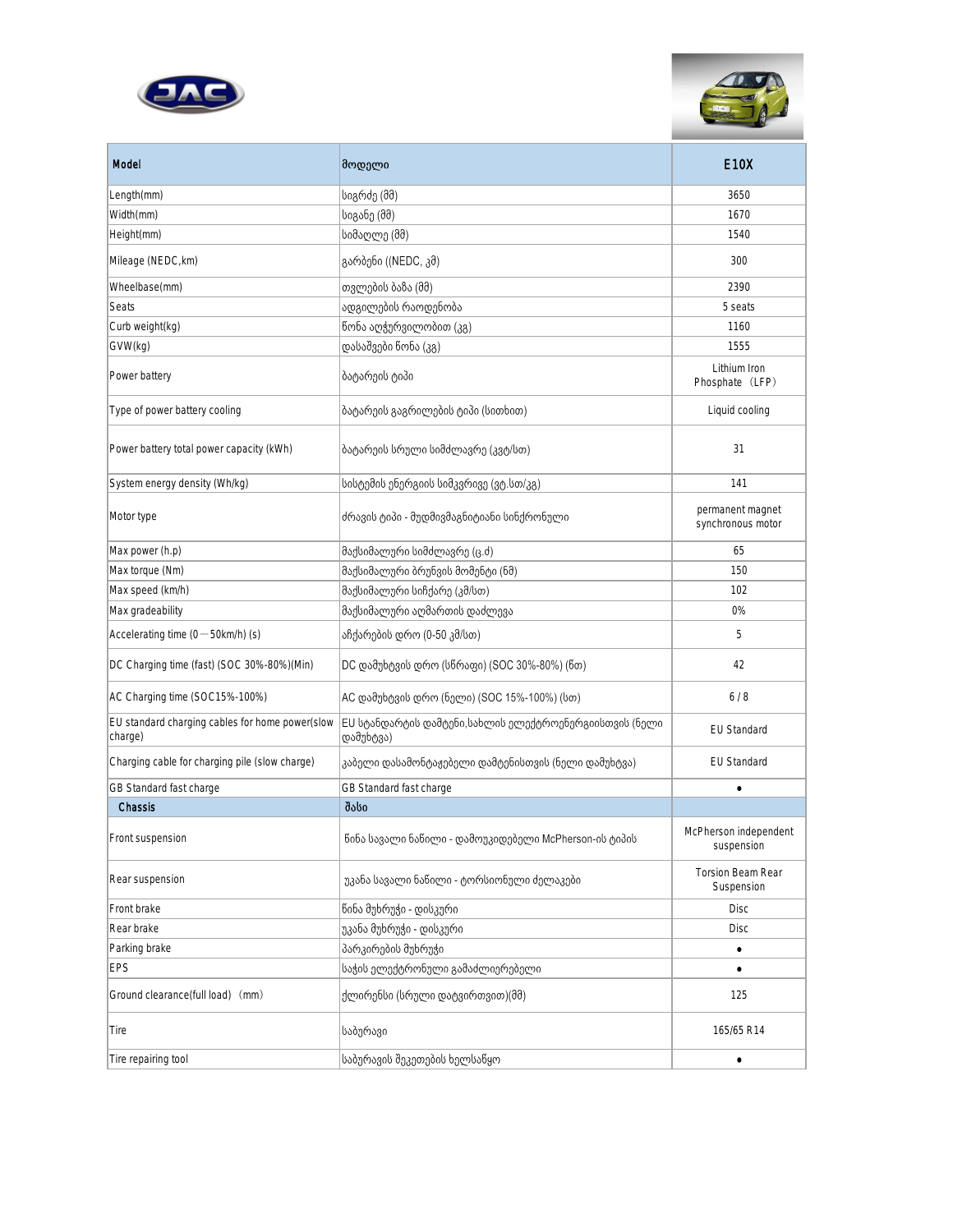| Safty equipments                                  | უსაფრთხოება                                            |                  |
|---------------------------------------------------|--------------------------------------------------------|------------------|
| Driver airbag / Co-driver airbag                  | მძღოლის და მგზავრის უსაფრთხოების ბალიშები              |                  |
| Rear middle seat with three point safety belt     | უკანა შუა სავარძელი სამპუნქტიანი უსაფრთხოების ღვედით   |                  |
| Driver seat belt alarm system                     | მძღოლის უსაფრთხოების ღვედის გამაფრთხილებელი            |                  |
| ISOFIX (International Standards Organization FIX) | ბავშვის უსაფრთხოების სავარძლის სამაგრი                 |                  |
| ABS                                               | მუხრუჭების ბლოკირების საწინააღმდეგო სისტემა            | ٠                |
| <b>EBD</b>                                        | სამუხრუჭე ძალის ელექტრონული გადანაწილება               |                  |
| TPMS Tire pressure monitoring system              | საბურავების წნევის მონიტორინგის სენსორები              |                  |
| Rear parking sensor                               | უკანა პარკირების სენსორები                             | ٠                |
| Reverse camera                                    | უკანა ხედვის კამერა                                    |                  |
| Driving automatic locking                         | კარებების ავტომატური ჩაკეტვა                           | ٠                |
| High Voltage automatic cutout after collision     | შეჯახების შემთხვევაში მაღალი ძაბვის ავტომატური გათიშვა |                  |
| Exterior                                          | ექსტერიერი                                             |                  |
| LED daytime running lights                        | LED მაშუქები დღის ნათებით                              |                  |
| LED head lamps                                    | LED ნათურები                                           |                  |
| Rear fog lights                                   | უკანა სანისლე ფარები                                   |                  |
| Headlamps height adjustable                       | ფარების სიმაღლის რეგულირება                            |                  |
| Follow me home function                           | გამაცილე სახლამდე ფუნქცია                              |                  |
| Front reading light                               | წინა საკითხავი ნათება                                  |                  |
| Passive Entry Passive Start                       | ავტომობილის უგასაღებოდ გაღება                          |                  |
| One button down widow                             | ერთი შეხებით მინების ელ. დაშვება                       |                  |
| Exterior mirror electric adjust                   | სარკეების ელ.მართვა                                    |                  |
| Trunk lamp                                        | საბარგულის განათება                                    |                  |
| Remote key                                        | დისტანციური გასაღები                                   |                  |
| Interior                                          | ინტერიერი                                              |                  |
| Leather coated and multifunctional steering wheel | მულტიფუნქციური ტყავის საჭე                             |                  |
| Interior color                                    | ინტერიერის ფერი                                        | Double color     |
| Trunk cover                                       | საბარგულის საფარი                                      |                  |
| Charging indicator light                          | დამუხტვის მაჩვენებელი ნათურა                           | ٠                |
| Charging interface electric switch                | დამუხტვის ინტერფეისის ელექტრო ჩამრთველი                |                  |
| ECO mode switch                                   | ეკო რეჟიმის გადამრთველი                                |                  |
| Cruise contrl system                              | კრუიზ კონტროლი                                         |                  |
| air conditioning                                  | კონდიციონერი                                           |                  |
| leather seats                                     | ტყავის სავარძლები                                      | ٠                |
| Radio                                             | რადიო                                                  |                  |
| MP <sub>5</sub>                                   | MP5 სისტემა                                            |                  |
| Smart phone link                                  | მობილური ტელეფონის კავშირი                             | Smart phone link |
| Bluetooth                                         | ბლუთუზი                                                | ٠                |
| Front USB                                         | წინა USB პორტი                                         |                  |
| Speakers                                          | დინამიკი                                               | 4                |
| worranty                                          | გარანტია                                               | 5 წელი           |